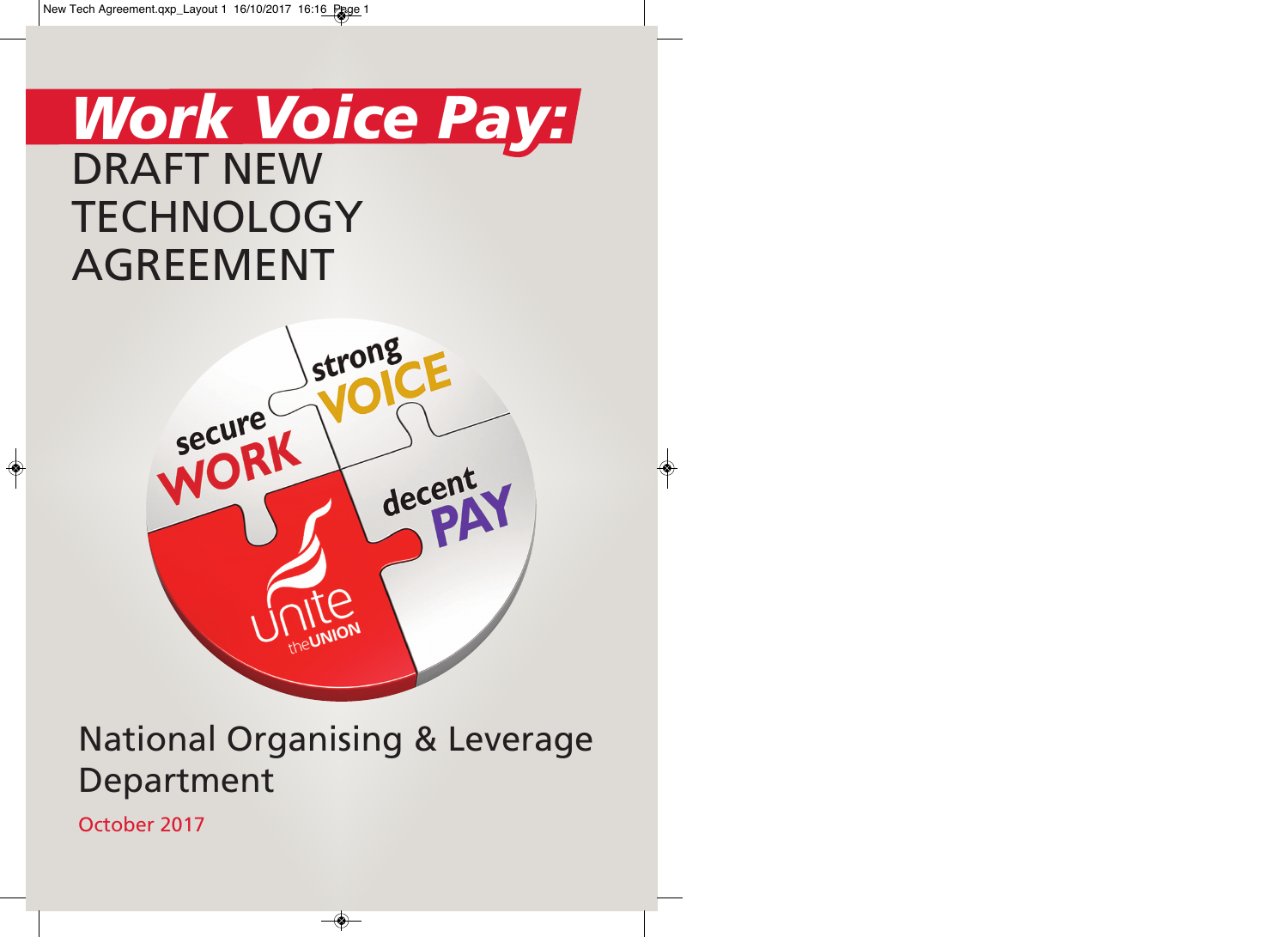## Table of Contents

| Draft                         |                                              |                                                                                                                                                                                            |
|-------------------------------|----------------------------------------------|--------------------------------------------------------------------------------------------------------------------------------------------------------------------------------------------|
| New Technology Agreement      |                                              |                                                                                                                                                                                            |
| 1. The scope of the agreement |                                              |                                                                                                                                                                                            |
| 1.1                           | Objective                                    | 5                                                                                                                                                                                          |
|                               |                                              | 5                                                                                                                                                                                          |
|                               |                                              | 6                                                                                                                                                                                          |
| 2.1                           | Promoting jobs                               | 7                                                                                                                                                                                          |
| 2.2 <sub>2</sub>              |                                              | 8                                                                                                                                                                                          |
| 2.3                           |                                              | 8                                                                                                                                                                                          |
|                               | 2.3(1) For re-training and skills training   | 8                                                                                                                                                                                          |
|                               | 2.3(2) For apprentices                       | 9                                                                                                                                                                                          |
| 2.4                           | Compensation for new skills                  | 9                                                                                                                                                                                          |
| 2.5                           | Fair use of monitoring and surveillance      | 10                                                                                                                                                                                         |
| 2.6                           | Clear and fair rules on personal use         | 10                                                                                                                                                                                         |
| 2.7                           | Preventing negative health and safety issues | 11                                                                                                                                                                                         |
| 2.8                           | Ensuring fairness and equality               | 12                                                                                                                                                                                         |
| 2.9                           | Reducing working time, not pay               | 12                                                                                                                                                                                         |
|                               |                                              | 13                                                                                                                                                                                         |
|                               |                                              | 1.2 Scope<br>2. Principles for Potential Introduction of New Technology<br>Not advancing one group of workers against another<br><b>Ensuring proper training</b><br>2.10 Creating new jobs |

|  |  | 3. New Technology Bargaining Apparatus | 13 |
|--|--|----------------------------------------|----|
|  |  | 3.1 New Technology Sub-Committee       | 14 |
|  |  | 3.1(1) Access to Information           | 14 |
|  |  | $3.1(2)$ Timing                        | 14 |
|  |  | 3.1(3) Content of Information          | 15 |
|  |  | 3.1(4) Experts                         | 16 |
|  |  | 3.1(5) Preparation of Union's Response | 16 |
|  |  | 3.1 <sub>(6)</sub> Negotiation         | 17 |
|  |  | 3.1(7) Dispute                         | 17 |
|  |  | 3.2 New Technology Representatives     | 18 |
|  |  | 3.3 New Technology Fund                | 18 |
|  |  |                                        |    |

 $\bigcirc$ 

 $\bigcirc$ 

 $\begin{picture}(120,10) \put(0,0){\line(1,0){10}} \put(15,0){\line(1,0){10}} \put(15,0){\line(1,0){10}} \put(15,0){\line(1,0){10}} \put(15,0){\line(1,0){10}} \put(15,0){\line(1,0){10}} \put(15,0){\line(1,0){10}} \put(15,0){\line(1,0){10}} \put(15,0){\line(1,0){10}} \put(15,0){\line(1,0){10}} \put(15,0){\line(1,0){10}} \put(15,0){\line($ 

 $\bigcirc$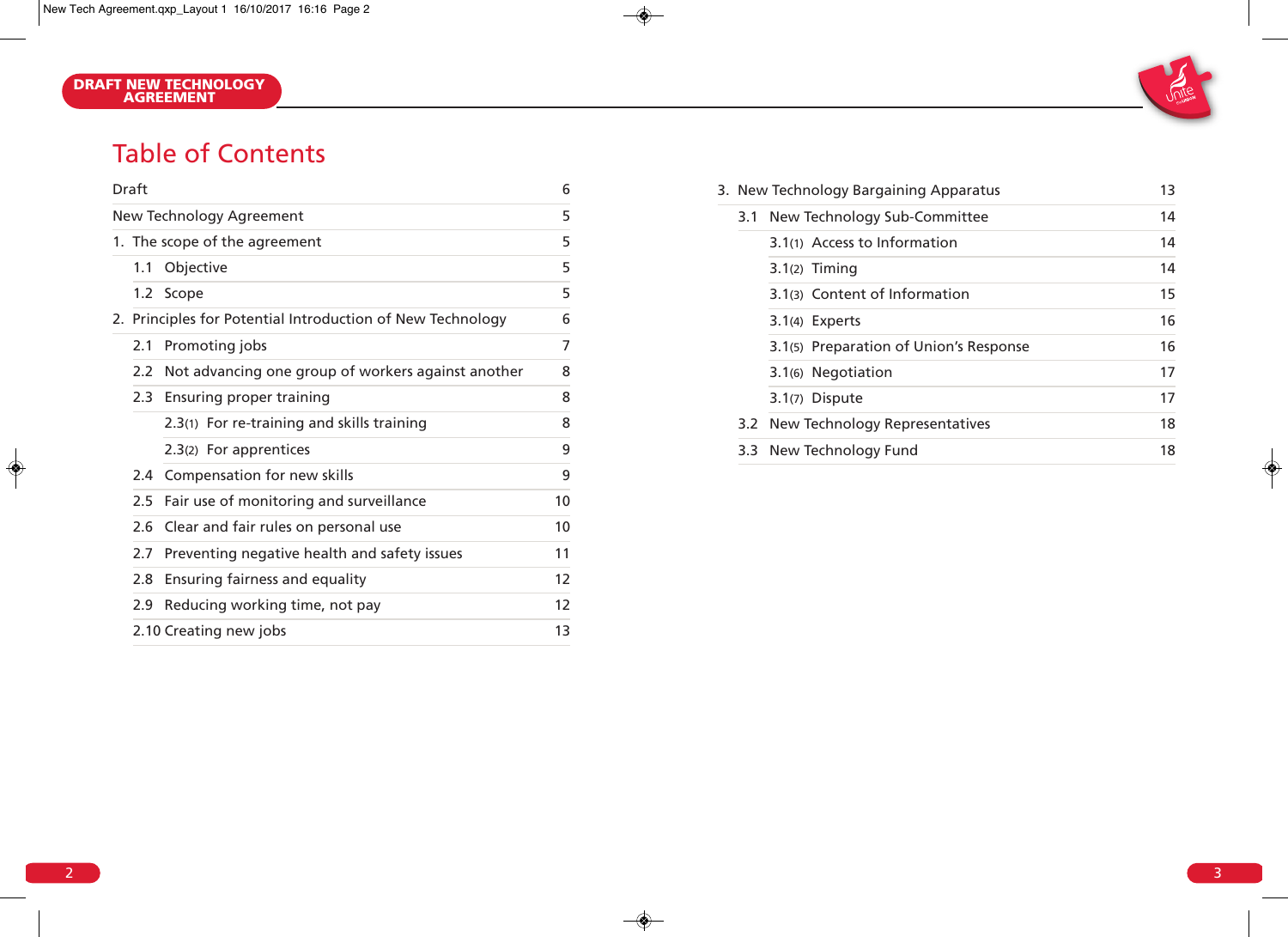

Work, Voice, Pay is the cornerstone of our Union's industrial strategy. At Unite we know that it is only by delivering at the workplace that we remain relevant to working people. It is our success or failure at the bargaining table that we are ultimately judged on.

I am delighted that our research consistently proves that Unite negotiations secure better pay deals for working people. But we are determined to help further improve delivery for our members at the workplace. At its core this pledge focuses on what our Union does best:

- $\blacksquare$  Securing good jobs and decent work
- **Making sure workers have a strong and effective voice**
- Getting decent pay and conditions

As part of this programme, Unite is producing a range of Work, Voice, Pay templates and guides to assist you, our shop stewards and representatives, in your critical work on behalf of our members. I hope that this Draft New Technology Agreement will help you in your future negotiations with your employer.

Len m Cluskey

Len McCluskey

### 1. The scope of the agreement

#### **1.1 OBJECTIVES**

The Employer and Unite the Union (henceforth "the Union") recognise that the introduction of new technology can present specific challenges as well as opportunities for management, individual workers and the Union.

Both the challenges and the opportunities presented by new technology require good, coordinated industrial relations across the organisation in order to be managed in the best way for all parties concerned.

To this end, the Employer and the Union agree that the introduction of new technology should not be made unilaterally but by mutual agreement, based on a comprehensive review of relevant information and monitored by Union Shop Stewards/Representatives with the time and resources to engage in issues arising from it.

#### **1.2 SCOPE**

The Agreement covers all employees up to and including **(INSERT)** level and the Employer recognises the Union as the sole union entitled to represent the interests of the employees and negotiate on their behalf.

In this agreement, the Employer and the Union set out their commitment to address any issues arising from any potential introduction of New Technology through cooperation, consultation and mutual agreement.

It provides a framework and a set of principles to apply across the organisation to address the issues that arise from any proposals to introduce New Technology.

New Technology in this agreement is defined as any innovation that affects the jobs of workers in the bargaining group(s) including new techniques, machines, controls, materials, processes and/or work organisation systems.

◈

 **secure WORK**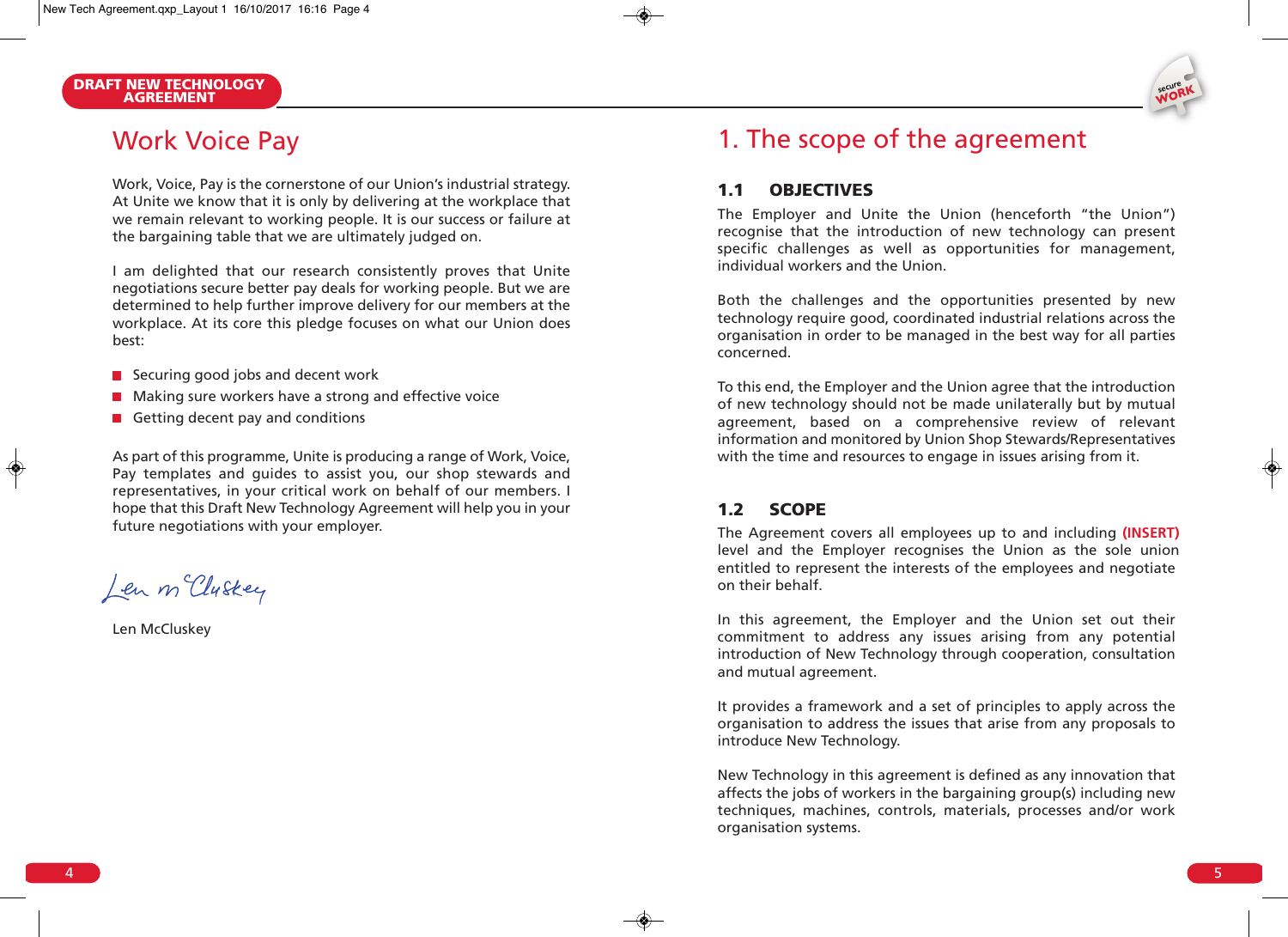Such affects may include but are not limited to:

- $\blacksquare$  The overall number of jobs or workers employed;
- **Pay and conditions;**
- Working time;
- **Job descriptions;**
- Duties assigned to job roles;
- $\blacksquare$  Training/skills/re-skilling;
- **Apprenticeships;**
- Retirement policy;
- **Monitoring and surveillance;**
- **Performance management;**
- **Personal use of communication technology in the workplace;**
- $\blacksquare$  Health and safety implications; and
- **Equal opportunities.**

## 2. Principles for Potential Introduction of New Technology

The Employer agrees to work actively to use New Technology for the benefit of all within the organisation, including its workers whether directly or indirectly employed.

To this end the Employer and the Union agree to apply the following principles;

- $\blacksquare$  The introduction and control of New Technology on the shop floor will only be made with agreement of the Employer and the Union on behalf of its affected members.
- $\blacksquare$  The Employer will reinvest cost savings from any introduction of New Technology into areas that promote and provide more and better jobs within the organisation.
- New skills or responsibilities will be recognised through negotiated pay increases.

To this end it is agreed that New Technology will only be introduced if:

- $\blacksquare$  The overall number of jobs are protected.
- It does not benefit one group of workers at the expense of another.
- **Norkers are ensured proper training.**
- **Norkers are compensated for new skills.**
- It doesn't include monitoring and/or surveillance functions without agreement.
- $\blacksquare$  There are clear and fair rules on any personal use.
- $\blacksquare$  There are no negative health and safety issues.
- $\blacksquare$  It will be introduced in a fair and equal manner.

It is further agreed that wherever relevant New Technology will be used to:

- Reduce working time, not pay; and
- $\blacksquare$  Create new jobs.

These principles will underpin any negotiations and will be applied as follows:

#### **2.1 PROTECTING JOBS**

#### NOTE: WHEREVER RELEVANT PRINCIPLES MUST ADHERE TO EXISTING AGREEMENTS

The Employer agrees that where it proposes to introduce New Technology within the workplace, it will not be at the cost of the overall number of positions covered by the bargaining group.

 $\blacksquare$  It is also agreed that no worker whether directly or indirectly employed, shall be laid off or demoted as a consequence of the introduction of New Technology.

**strong VOICE**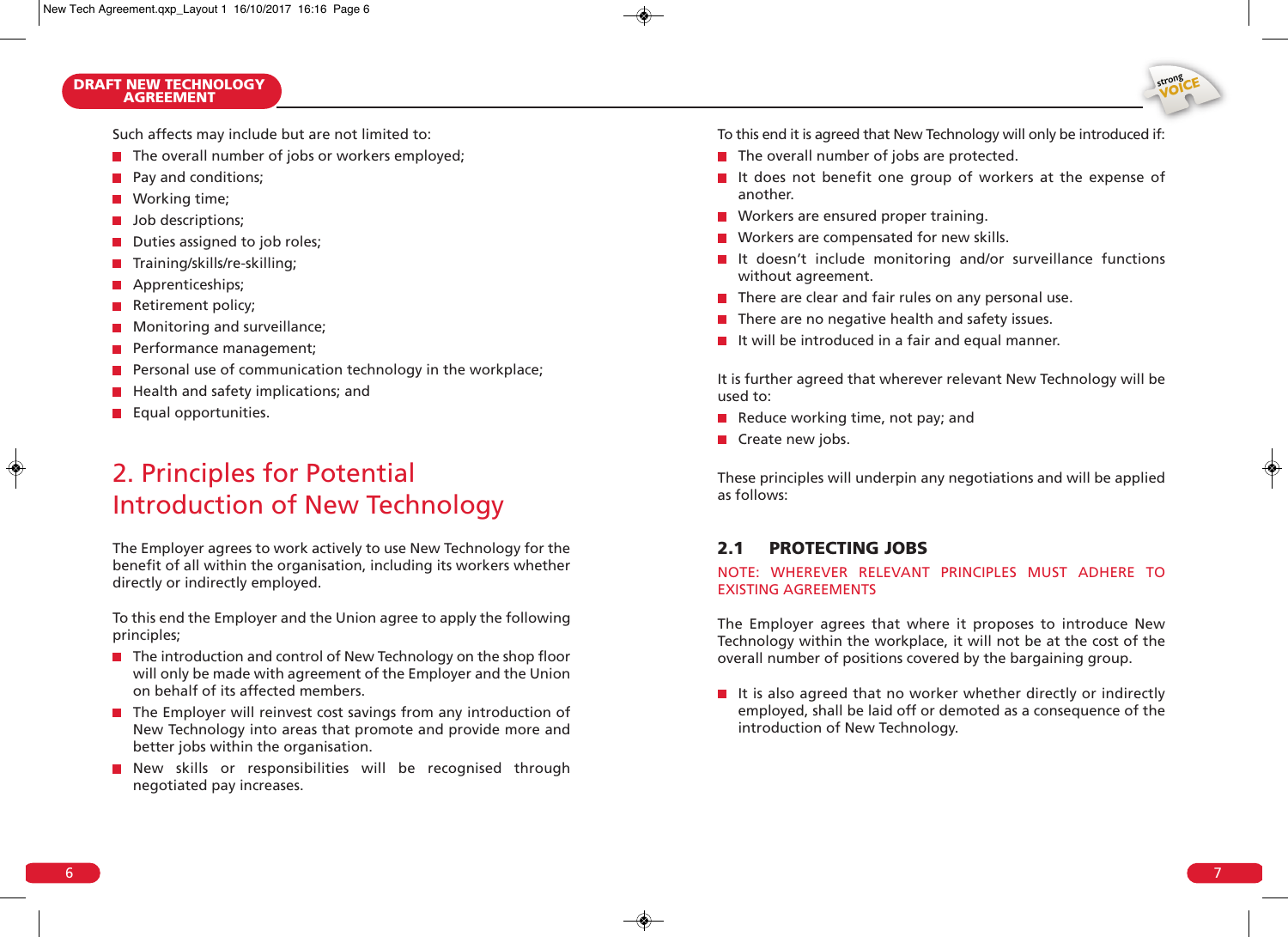#### **2.2 NOT ADVANCING ONE GROUP OF WORKERS AGAINST ANOTHER**

#### NOTE: WHEREVER RELEVANT PRINCIPLES MUST ADHERE TO EXISTING **AGREEMENTS**

The Employer and the Union agree that the success of this New Technology Agreement is dependent upon the active co-operation of its workforce.

The Employer will only introduce New Technology in a way that will be to the benefit of all workers affected.

Specifically, the Employer will not introduce New Technology anywhere in the organisation that will have a negative impact on any group of workers. Such an impact could include but is not limited to their employment prospects, job content and/or pay. There will be no exceptions to this rule even if the New Technology has an equal or greater positive impact on another group of workers.

#### **2.3 ENSURING PROPER TRAINING**

#### NOTE: WHEREVER RELEVANT PRINCIPLES MUST ADHERE TO EXISTING **AGREEMENTS**

The Employer agrees that training programme(s) agreed with the Union, will be provided for those sections of the workforce whose job roles are directly affected by the change brought by New Technology.

#### **2.3(1) FOR RE-TRAINING AND SKILLS TRAINING**

#### NOTE: WHEREVER RELEVANT PRINCIPLES MUST ADHERE TO EXISTING **AGREEMENTS**

In relation to training the Employer also agrees that;

- **All re-training and skills training programmes will be flexible in** meeting the needs of all of its workers.
- Any new position(s) or role(s) arising from the introduction of New Technology will first be made available to those workers directly affected by the change.

Any worker upon return from parental leave, long term sick leave or extended leave will be entitled to all training required for the New Technology associated with their role in the workplace that may have arisen during the leave period.

#### **2.3(2) FOR APPRENTICES**

#### NOTE: WHEREVER RELEVANT PRINCIPLES MUST ADHERE TO EXISTING AGREEMENTS

SEE ALSO UNITE'S WORK VOICE PAY APPRENTICESHIP TEMPLATE

In relation to apprenticeship training the Employer agrees that;

- All apprenticeship training, no matter the level or training location, shall incorporate the most practical up to date New Technology training and methodologies appropriate to the industry and the qualification level.
- $\blacksquare$  The Employer also recognises 'on the job' and 'off the job' training as vital components of an apprentice's training. In agreement with the Union, the Employer will ensure that as part of the Apprenticeship Programme apprentices are trained on the latest New Technology on site along with skilled members of staff using work plans that are pre-agreed by the Union and the Employer.

#### **2.4 COMPENSATION FOR NEW SKILLS**

#### NOTE: WHEREVER RELEVANT PRINCIPLES MUST ADHERE TO EXISTING AGREEMENTS

The Employer agrees with the Union that new skills and responsibilities must be reflected in workers' pay. To this end it is agreed that;

- $\blacksquare$  All workers will be paid at the going rate for the job for any time they commit to training as a result of New Technology.
- Where new skills and/or responsibilities are increased in order to work with New Technology, these will be reflected in advancement for the affected worker(s) in the pay scales agreed by the Employer and the Union.

**decent PAY**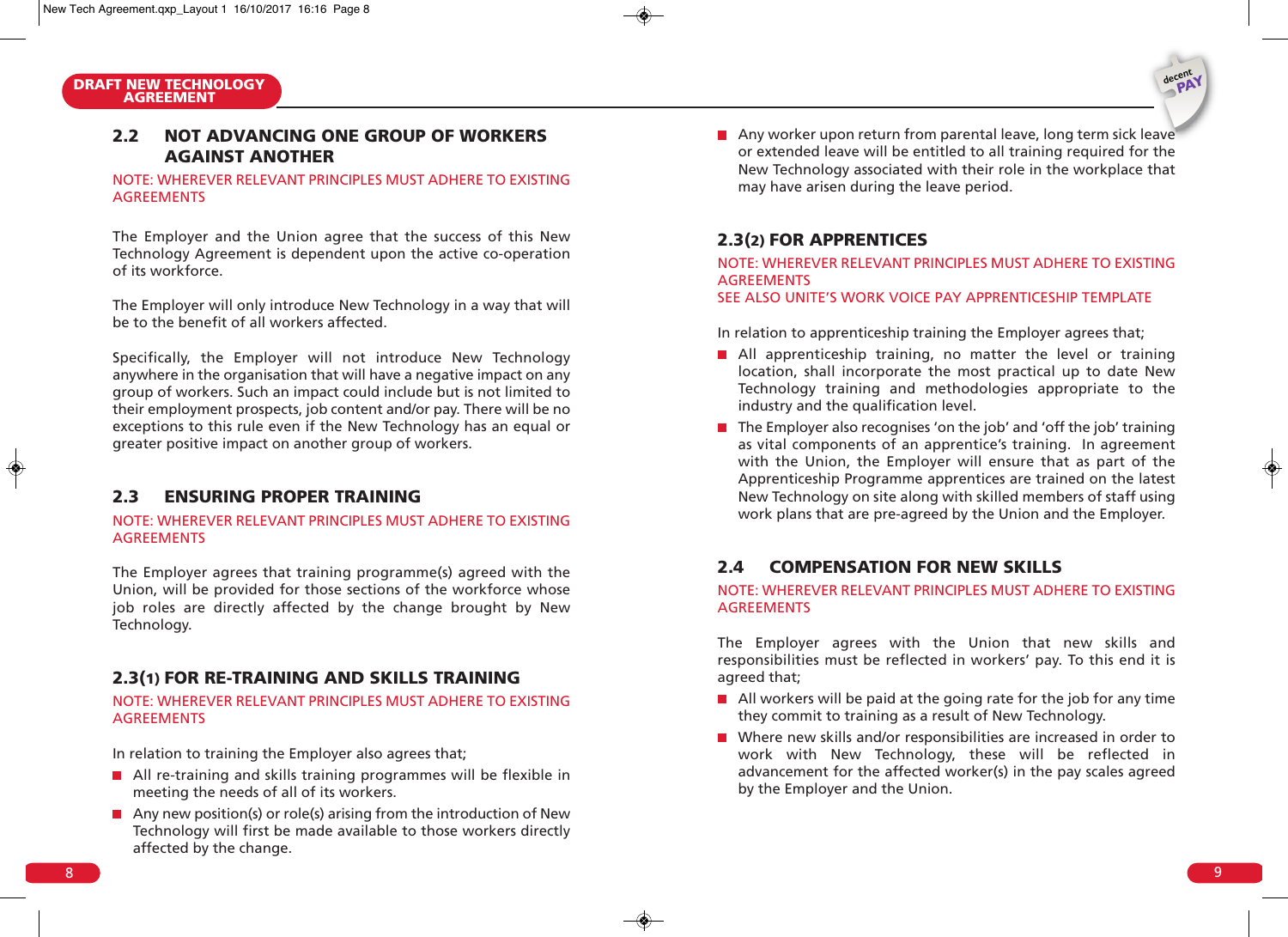#### **2.5 FAIR USE OF MONITORING AND SURVEILLANCE**

#### NOTE: WHEREVER RELEVANT PRINCIPLES MUST ADHERE TO EXISTING AGREEMENTS

The Employer and the Union agree that no monitoring or surveillance functions will be introduced into the workplace without the agreement of the Union. Any proposed New Technology must, as a minimum, comply with the following principles:

- Workers should receive clear advice on any monitoring or surveillance functions of the New Technology.
- $\blacksquare$  The legitimate uses for any worker related data gathered by the New Technology must be clearly stated and not be used for any other purpose.
- $\blacksquare$  There will be no monitoring or surveillance of toilets or changing areas/facilities used by workers.
- $\blacksquare$  Any communications with Union representatives must be kept free from any monitoring or surveillance by the Employer.
- $\blacksquare$  Any data relating to individual workers should be disclosed by the Employer without cost if the worker makes a subject access request.

#### **2.6 CLEAR AND FAIR RULES ON PERSONAL USE**

#### NOTE: WHEREVER RELEVANT PRINCIPLES MUST ADHERE TO EXISTING AGREEMENTS

The Employer and the Union agree that there must be clear and fair rules on any potential personal use of New Technology introduced into the workplace. Any proposed New Technology must, as a minimum, comply with the following principles:

- Any restrictions on material or data that can be viewed, copied or printed must be reasonable and sufficiently clear for workers to know what is and is not allowed.
- $\blacksquare$  The circumstances in which workers may or may not use the New Technology (including any communication capabilities) for personal use and any possibilities and limits on disclosure of personal information must be set out clearly.
- $\blacksquare$  There must be clear rules regarding any use of New Technology from home.
- **Measures should be put in place to ensure that any 'out of hours'** work from mobile technology devices (such as mobile phones) is recognised as working time and health and safety issues relating to 'out of hours' working are addressed.

#### **2.7 PREVENTING NEGATIVE HEALTH AND SAFETY ISSUES**

#### NOTE: WHEREVER RELEVANT PRINCIPLES MUST ADHERE TO EXISTING AGREEMENTS

It is agreed that the introduction of any New Technology must comply with all relevant procedures to deal with health and safety issues agreed by the Employer and the Union, as well as all applicable Occupational Health and Safety legislation.

The Employer agrees to inform the Union of any potential impacts on the health and safety of workers that could arise from New Technology and will do so as quickly as possible and in a spirit of openness.

The Union and the Employer agree that the cooperation and coordination of Union representatives is essential to ensure that protections for the health and safety of workers are as effective as possible in relation to New Technology.

To this end, New Technology Risk Assessments will be undertaken with the full involvement of all relevant Union representatives, before the agreed introduction of any New Technology in the workplace.

New Technology Risk Assessments will specifically include:

- Any potential impacts on the mental health of workers.
- Any potential impacts relating to workers with physical disabilities.
- Any potential toxicity or side effects from chemical or biological materials that may be used as part of New Technology.

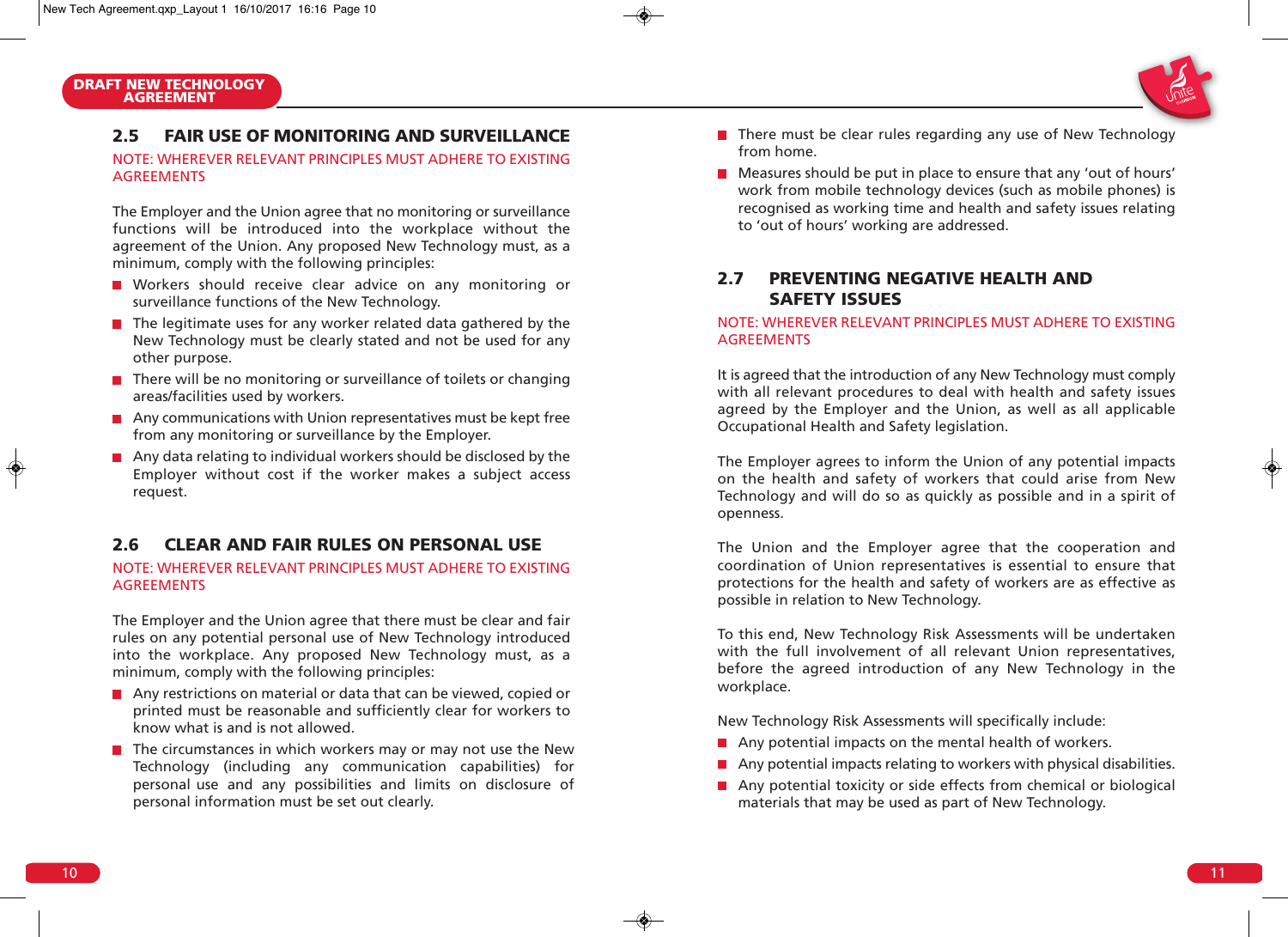

Furthermore, all Union Health and Safety representatives and New Technology Reps (NTRs) will be provided with adequate facility time to attend Union or Union approved health and safety courses relating to New Technology.

#### **2.8 ENSURING FAIRNESS AND EQUALITY**

#### NOTE: WHEREVER RELEVANT PRINCIPLES MUST ADHERE TO EXISTING AGREEMENTS

It is agreed that the Employer will ensure that New Technology does not discriminate in any area of employment and accepts its responsibilities to comply with the Equality Act 2010 and all other relevant legislation. It is recognised that specific issues including new ways of working and working time, job design, job evaluation, access to training, retraining and progression, can all have equality implications.

Accordingly, it is agreed that any New Technology must be introduced in a fair and equal manner and in accordance with the law, and that action will be taken to promote equality and to prevent and eliminate discrimination on grounds of sex, marital status, pregnancy, race, colour, nationality, disability, sexual orientation, age, gender identity, religion or belief, and that equality impact assessments and monitoring will be carried out. In the light of this commitment, the Employer also recognises and supports the role of union equality representatives, union equality courses, and a joint equality committee.

#### And wherever relevant the following principles must also apply:

#### **2.9 REDUCING WORKING TIME, NOT PAY**

#### NOTE: WHEREVER RELEVANT PRINCIPLES MUST ADHERE TO EXISTING AGREEMENTS

It is agreed that, where New Technology offers the possibility to reduce the overall number of individual working hours required from a group of workers, the Employer and the Union will prioritise the reduction of the number of hours to be worked by employees without any loss of pay.

#### **2.10 CREATING NEW JOBS**

#### NOTE: WHEREVER RELEVANT PRINCIPLES MUST ADHERE TO EXISTING AGREEMENTS

The Employer and the Union agree that any savings for the Employer generated by New Technology should be reinvested into areas that provide more and better jobs within the organisation.

In these circumstances the Employer and the Union will engage with each other in an open and creative way to generate ideas for new products and/or areas of work for investment.

Unless otherwise agreed by the Employer and the Union, any new work generated by or paid for through costs savings from New Technology should stay within the bargaining group it originated from.

### 3. New Technology Bargaining Apparatus

This section of the agreement sets out the apparatus for dealing with New Technology issues that arise between the Employer, and the Union.

There are 4 principal institutions, including and subordinate to, existing negotiating committees.

- **The existing Negotiating Committee(s)** (henceforth "the Negotiating Committee"), responsible for consultation and negotiation on New Technology issues.
- **A New Technology Sub-Committee** (henceforth "the New Technology Sub-Committee") formed from designated Shop Stewards as decided by the Union and responsible for information regarding New Technology issues.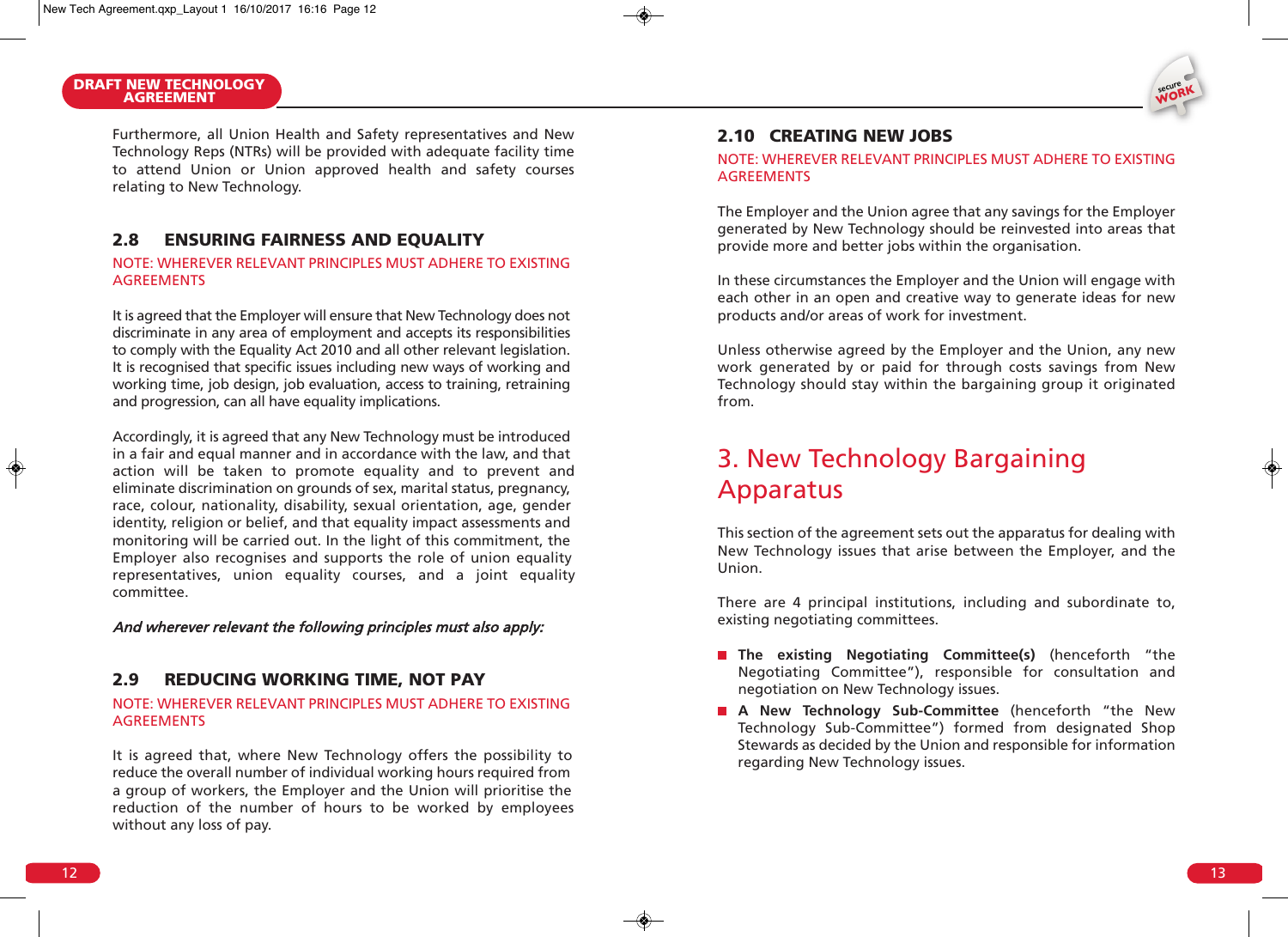

#### NOTE: NTRs OFFER AN OPPORTUNITY FOR MORE STEWARDS AND FACILITY TIME

**A New Technology Fund**, set up by the Employer with the agreement of the Union for the purpose of funding and disseminating the work of the New Technology Sub-Committee and the NTRs.

#### **3.1 NEW TECHNOLOGY SUB-COMMITTEE**

The New Technology Sub-Committee will proactively engage on matters relating to New Technology in the workplace and carry out relevant functions, prior to any consultation and negotiations between the Negotiating Committee and the Employer. It will draw upon expert assistance as it sees fit and will disseminate relevant information to the workforce.

It is agreed that the constitution and membership of the New Technology Sub-Committee is solely a matter for the Union.

#### **3.1(1) ACCESS TO INFORMATION**

In order to both proactively engage on relevant issues and prepare an informed Response on any proposals the Employer puts forward relating to New Technology, the New Technology Sub-Committee will be entitled to information and the time and resources to assess that information.

#### **3.1(2) TIMING**

The Employer will ensure that both the New Technology Sub-Committee and Negotiating Committee are informed of any potential New Technology proposals.

The New Technology Sub-Committee will be provided with agreed time to examine and assess information provided to them, to draw on external expertise and present their findings to the Negotiating Committee any other relevant committee. Prior to any formal consultation and negotiation, the Negotiating Committee will be given adequate time and resources to make informed decisions and consult widely with the workforce.

#### **3.1(3) CONTENT OF INFORMATION**

The Employer will provide the New Technology Sub-Committee with all the information which is relevant to decision making on, planning of, or the implementation of the proposed New Technology prior to consultation and negotiation. All such information provided by the Employer will be in a usable and comprehensible form.

Specifically the New Technology Sub-Committee and Negotiating Committee will be informed of the business case for any proposal, which will include:

- A description of the New Technology;
- $\blacksquare$  The costs relating to the New Technology;
- Any projected savings to be generated by the New Technology; and
- $\blacksquare$  The expected impact on the workforce.

In addition the New Technology Sub-Committee and Negotiating Committee will be provided with the Employer's proposals for implementing the New Technology, including:

- $\blacksquare$  The proposed implementation time-line;
- $\blacksquare$  The scope of implementation;
- **Now** Which existing posts are likely to be impacted and how any new posts to be generated;
- $\blacksquare$  An assessment of the health and safety implications;
- $\blacksquare$  The training/re-skilling requirements for users;
- Any changes to reporting structures;
- $\blacksquare$  The communication plan; and
- **Monitoring mechanisms.**

**strong VOICE**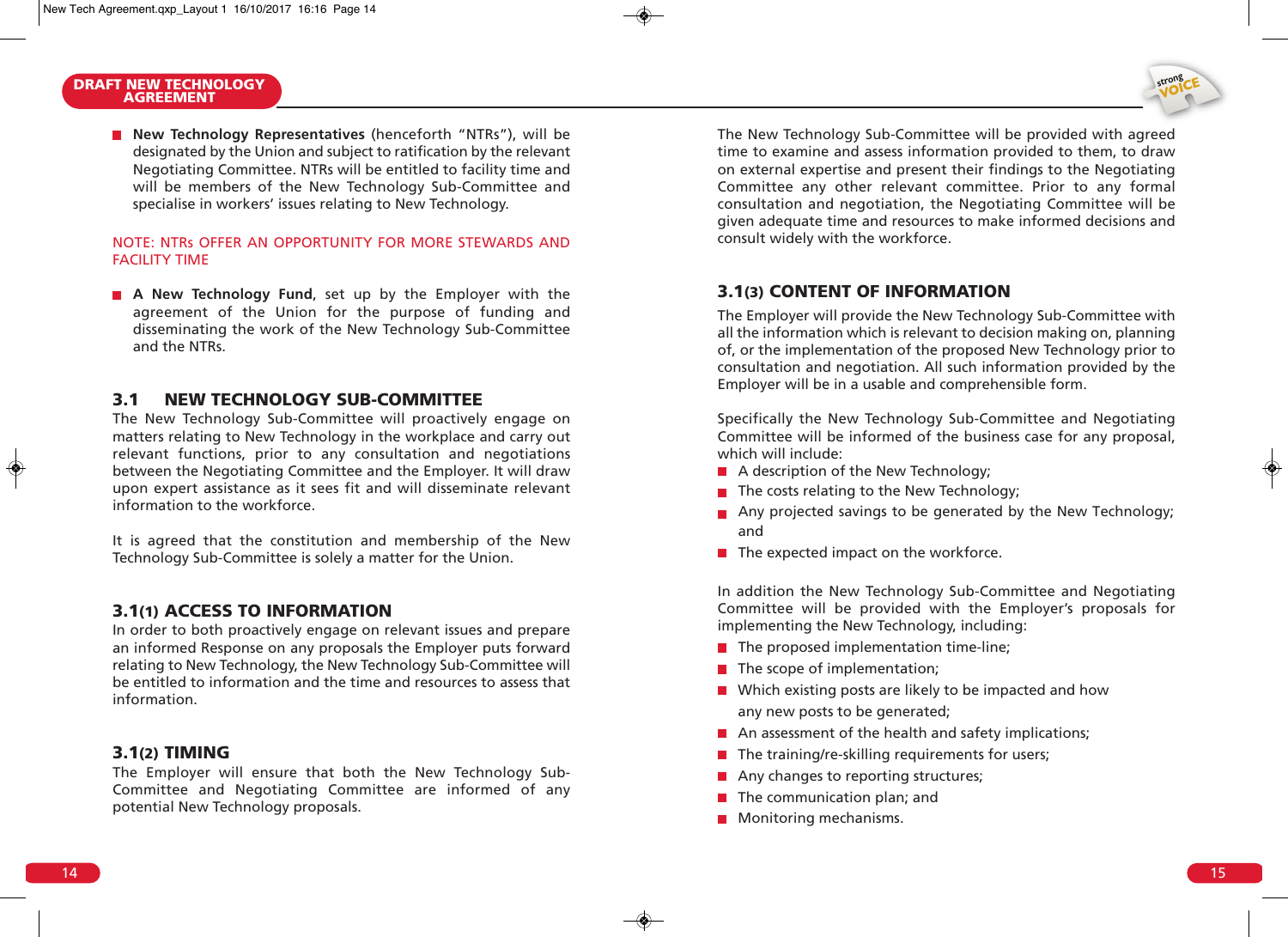#### **3.1(4) EXPERTS**

The Employer agrees that Union representatives may share relevant information with external union nominees. Such union nominees may be required by the Employer to agree to protect the confidentiality of any commercial or technical secrets before disclosure.

Specifically, the Negotiating Committee will have access to independent experts to help it examine and assess information provided by the Employer. All reasonable costs for such experts will be met by the New Technology Fund.

#### **3.1(5) PREPARATION OF UNION'S RESPONSE**

It is agreed that when the New Technology Sub-Committee and the Negotiating Committee have examined and assessed the relevant information on any Employer proposal, they will prepare a Response on it.

In this Response the New Technology Sub-Committee and the Negotiating Committee will examine the extent to which the proposals could impact on workers and the way in which the Principles set out in Part 2 of this agreement have been met.

The Response will normally fall under one of the following categories:

- **Accept as presented:** 
	- The Negotiating Committee believes that the Employer's proposal will not have a significant impact on workers and can go ahead.
	- NTRs will continue to monitor the introduction of the New Technology.
	- Any changes to the approved proposal(s) must be agreed by the Negotiating Committee before they are actioned.
- Statement required:
	- The Negotiating Committee believes that the Employer's proposal may not have a significant impact on workers but requires more clarity and needs monitoring.
- $\blacksquare$  The Negotiating Committee approves the proposal on the basis of a written statement from the Employer outlining agreed parameters for the introduction of the New Technology.
	- The Employer must keep the Negotiating Committee informed of developments and agree a timetable to report back to the Negotiating Committee on its progress.
	- NTRs will monitor the introduction of the New Technology in line with the agreed position.
	- Any changes to the approved proposals must be agreed by the Negotiating Committee before they are actioned.
- Negotiation required:
	- The Negotiating Committee believes that the Employer's proposal will have a significant impact on workers.
	- The Negotiating Committee has counter proposals and/ or additional measures that it wants to include in a formal agreement.
- **Outright rejection:** 
	- The Negotiating Committee decides that the Employers' proposal is totally unacceptable as presented and asks the Employer to stop or totally re-think its proposal.

Once finalised, the Committee's Responses will be disseminated across the workforce.

#### **3.1(6) NEGOTIATION**

If the Negotiating Committee Response is that there needs to be a formal negotiation, it is agreed that negotiation will take place between the Union and the Employer with the objective of signing a written agreement based on the Principles set out in Part 2 of this agreement.

#### **3.1(7) DISPUTE**

Where a dispute pertaining to this agreement arises, the existing agreed disputes procedure will be adhered to.

**decent PAY**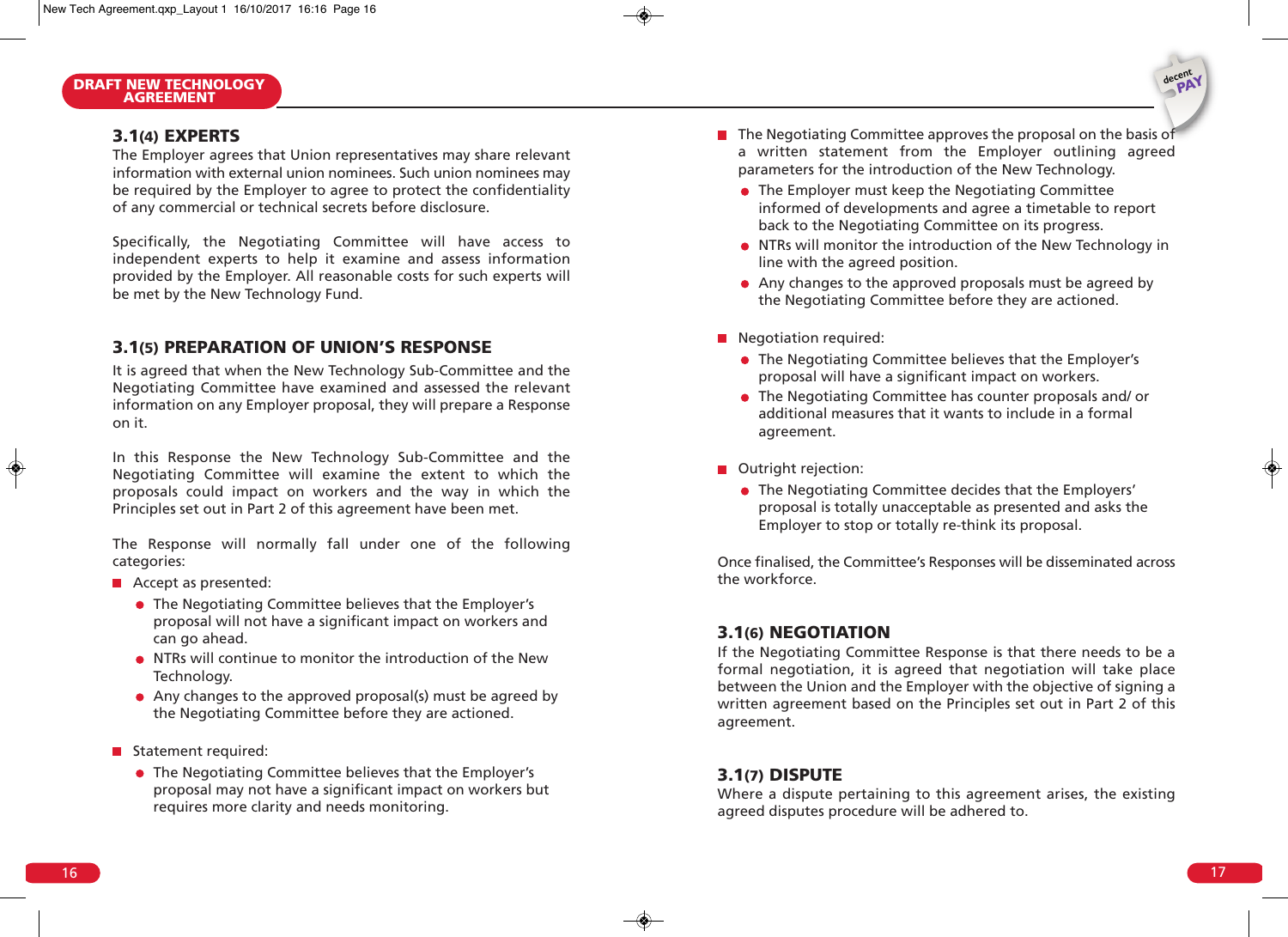#### **3.2 NEW TECHNOLOGY REPRESENTATIVES**

Each New Technology Representative (NTR) must be designated by the Negotiating Committee from amongst new or existing Shop Stewards. NTR's duties shall include the following:

- $\blacksquare$  investigate issues arising from the introduction of New Technology in the workplace;
- $\blacksquare$  investigate complaints by the workers he/she represents concerning the introduction of New Technology at the workplace;
- $\blacksquare$  make representations to the Employer on the above;
- $\blacksquare$  disseminate relevant information on New Technology to workers;
- **n** make representations to the Employer on general matters relating to the impact of New Technology in the workplace;
- **E** carry out inspections of New Technology being introduced in the workplace;
- $\blacksquare$  receive information from management relating to matters subject to information, consultation or negotiation;
- travel to and attend the New Technology Sub-Committee, the Negotiating Committee and other internal and external Union meetings (including Combine Committees) as appropriate.

The Union agrees to inform the Employer of the names of all designated NTRs in writing within 5 working days of their designation or election and to inform the Employer in a similar manner of any subsequent changes.

The Employer agrees to permit NTRs to take reasonable time off with no loss of earnings during their working hours for the purpose of enabling them to carry out their duties.

### **3.3 NEW TECHNOLOGY FUND**

The Employer in agreement with the Union will set up a New Technology Fund for the purpose of funding expenses arising from the work of the New Technology Sub-Committee and the NTRs.

These may include – but are not limited to - training, dissemination of information, travel costs and expert fees. The fund will not be used to cover the facility time of NTRs, nor the facility time or agreed resources of Shop Stewards/representatives.

The fund will be financed annually with a sum of  $EXXX$ . This may then be added to by allocating an agreed proportion of any savings for the Employer to be made through the introduction of any agreed New Technology.

All funding will be agreed by the Employer and the Negotiating Committee as part of New Technology consultations and/or negotiations.

#### NOTE: NO SAVINGS CAN BE MADE AT THE COST OF JOBS – THIS WOULD VIOLATE THE PRINCIPLES IN SECTION 2

The Employer and the Union agree that in any case the fund must always have sufficient assets for the New Technology Sub-Committee and the NTRs to carry out all their functions and duties effectively.